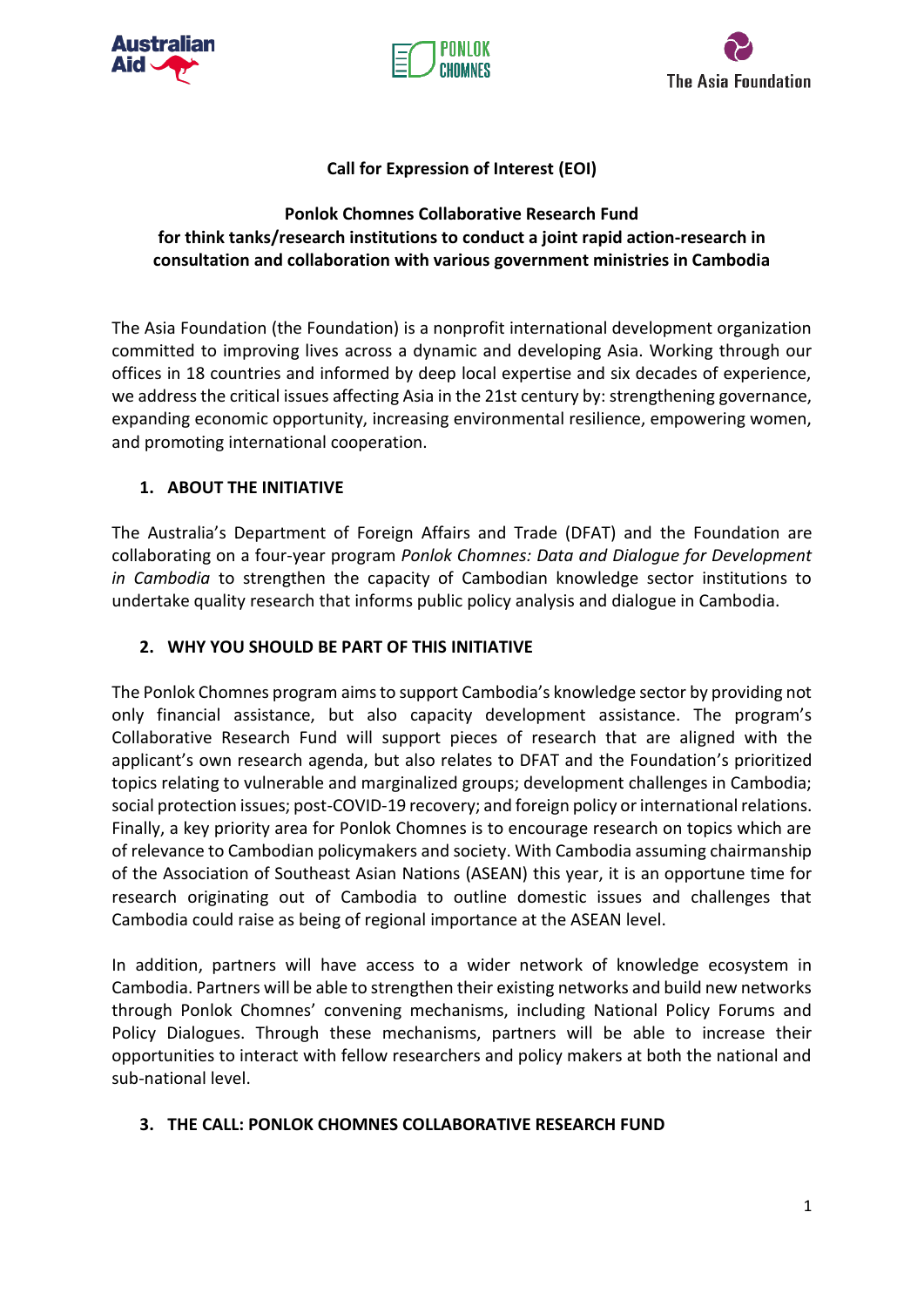





The Ponlok Chomnes program will pilot the Ponlok Chomnes Collaborative Research Fund, a competitive process for think tanks/research institutions to propose a joint rapid actionresearch in consultation and collaboration with various government ministries in Cambodia. **This pilot is expected to support up to four research studies.** This would be an eight-month grant, with six months allocated for performance. Unfortunately, the Foundation is not able to be flexible on longer performance periods, and therefore, no extensions will be permitted. The research findings will be presented as part of the upcoming Ponlok Chomnes National Policy Forum to be held around October 2022.

#### \* **Note:**

- **-** Current Ponlok Chomnes partners may apply; however, preference will be given to applicants who are not currently receiving support from the Ponlok Chomnes program.
- **-** The funding support for each research project is between USD15,000 and USD17,000.

### **4. DECIDING WHETHER TO APPLY**

To apply, applicants must meet all the following basic eligibility criteria. Applications that do not meet ALL these criteria WILL NOT be considered.

| <b>No</b>     | <b>Basic Eligibility Criteria</b>                                                                                                                                                                                                                                                                                                                           |  |
|---------------|-------------------------------------------------------------------------------------------------------------------------------------------------------------------------------------------------------------------------------------------------------------------------------------------------------------------------------------------------------------|--|
|               | Your organization must be a Cambodian, non-partisan, non-profit organization, or                                                                                                                                                                                                                                                                            |  |
|               | public university-based research institution;                                                                                                                                                                                                                                                                                                               |  |
| $\mathcal{P}$ | Proposed research focuses on policy issues related to Cambodia's post-COVID-19<br>recovery; Cambodia's foreign policy and/or international relations; domestic issues<br>and challenges that Cambodia could raise as being of regional importance during its<br>chairpersonship of ASEAN; and social protection challenges; among other emerging<br>issues; |  |
| 3             | Entities that are registered with the Royal Government of Cambodia;                                                                                                                                                                                                                                                                                         |  |
| 4             | The lead institution in the application must collaborate with at least one government<br>ministry/institution to jointly conduct the proposed research.                                                                                                                                                                                                     |  |

**Organizations that meet at least one of these additional criteria will be highly considered.**

| <b>No</b> | <b>Additional Criteria</b>                                                                                                                                                 |  |
|-----------|----------------------------------------------------------------------------------------------------------------------------------------------------------------------------|--|
| 1         | Organization is very experienced in conducting action research                                                                                                             |  |
| 2         | Gender Equality and Social Inclusion (GESI) concept is strongly incorporated into the<br>proposed research                                                                 |  |
| 3         | Organization has leadership and/or staff from traditionally under-represented<br>groups (e.g. women, persons with disabilities, LGBTQI, marginalized communities,<br>etc.) |  |

### **5. APPLICATION PROCESS**

To apply for funding, interested organizations will need to first assess their eligibility. Organizations will then submit an Expression of Interest (EoI) should they meet the abovementioned basic criteria. Please see indicative timeline below.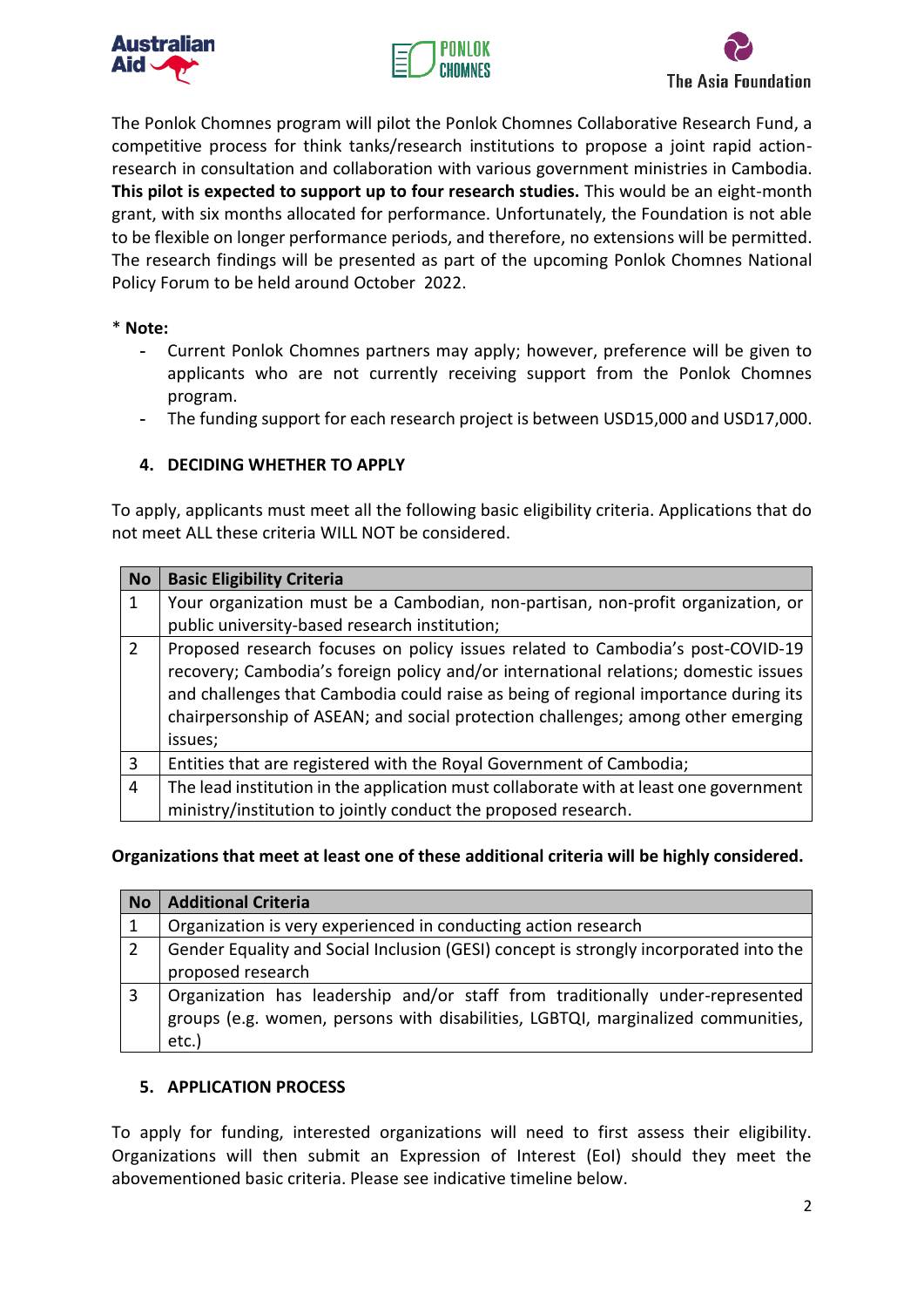





| <b>Stage</b>                    | <b>Stages</b>                       | <b>Timeframe</b> |
|---------------------------------|-------------------------------------|------------------|
| Stage 1: Expression of          | Eol publicized                      | 7 February 2022  |
| Interest (Khmer/English)        | EoI with concept note submitted     | 28 February 2022 |
| <b>Stage 2: Shortlisting</b>    | Five applicants shortlisted         | 1-4 March 2022   |
| Process                         | Nomination of five shortlisted      | 7-11 March 2022  |
|                                 | applicants to DFAT for final        |                  |
|                                 | confirmation                        |                  |
|                                 | Conditionally approved finalists    | 11 March 2022    |
|                                 | notified                            |                  |
| <b>Stage 3: Due diligence</b>   | Due diligence process               | 14-18 March 2022 |
| <b>Stage 4: Notification of</b> | Grantee finalizes research content, | 21-25 March 2022 |
| selected grantees and           | budget, and grant period            |                  |
| funding release                 | Approximate date for grant          | 28-31 March 2022 |
|                                 | agreement                           |                  |
| <b>Stage 5: Research</b>        | Research begins                     | 1 April 2022     |
|                                 |                                     |                  |

### **Stage 1: Expression of Interest**

Applicant organizations will submit a short Expression of Interest by 28 February 2022 which provides and overview of their organization's goals, mandate, and research interest.

The Expression of Interest will be a **maximum of six pages** either in Khmer or English language and includes:

- Description of the mission and goals of the organisation
- Organizational mandate
- Research experience and interest
- Areas of focus
- Proposed research concept note (2-3 pages)
- Research team members and their CVs

Please refer to and use the more detailed guidance provided in **[Application Form](https://forms.office.com/r/QefgRWqtdx)**.

### **Stage 2: Shortlisting**

The Foundation will appraise the applications based on the eligibility criteria outlined above. The Foundation may provide feedback to applicants where additional information or clarification are needed and allow them to re-submit their applications.

It is anticipated that the results of the third round of grants from the Emerging Research Fund will be announced by 11 March 2022.

The following criteria will be used to rate proposals and short-list organizations: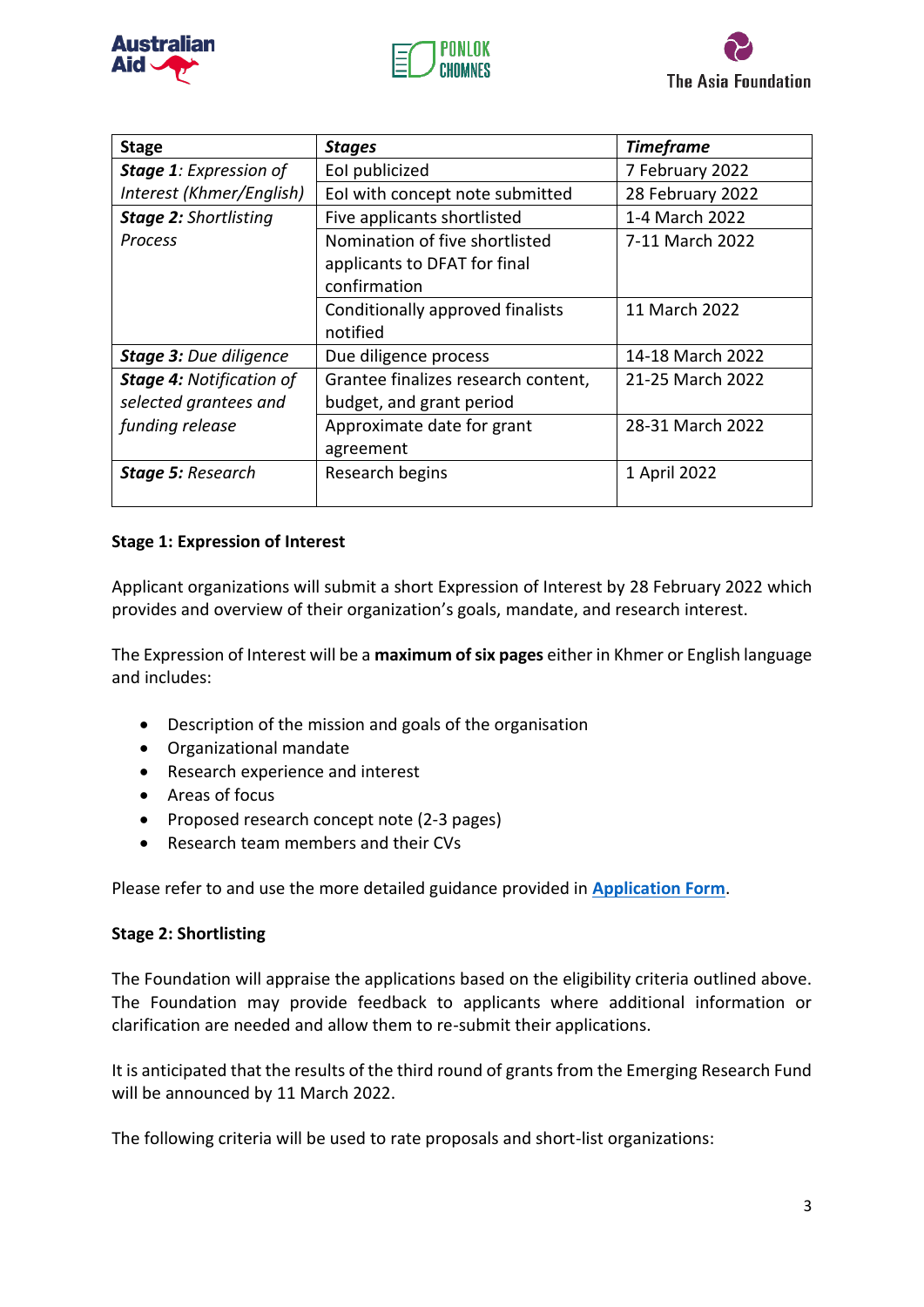





## **Selection Criteria**

Prior experience producing policy (action) research

### Concept note quality

The proposed research focuses on policy issues related to Cambodia's post-COVID-19 recovery; Cambodia's foreign policy and/or international relations; domestic issues and challenges that Cambodia could raise as being of regional importance during its chairpersonship of ASEAN; and social protection challenges; among other emerging issues Organizations that have leadership and/or staff from traditionally under-represented groups (e.g. women, persons with disabilities, LBGQI, marginalized communities, etc.) Extent to which Gender Equality and Social Inclusion (GESI) is incorporated into the proposed research.

### **Stage 3: Due Diligence**

Following shortlisting, the Foundation will notify the shortlisted finalists to confirm their willingness to undergo due diligence checks by the Foundation for final confirmation of their selection status between 14 and 18 March 2022. The Foundation will apply minimum standard of due diligence to provide the opportunity for community-based organizations and other actors to be able to participate.

### **Stage 4: Notification of Selected Grantees and Funding Release**

The Foundation will commence fund disbursement after grantee selection has been finalized and the research content, budget, and grant period has been established for each grantee. The Foundation will then issue a Letter of Grant (LG) to each grantee. Each letter will be a contract between the Foundation and the grantee and will include a detailed scope of work based on the grantee's application, a reporting and payment schedule, and an implementation schedule. Grantees will initiate their research only after the Foundation has signed off on the agreement and their research budget. It is anticipated that funding will be released to successful applicants in mid-April 2022.

### **For more information, please contact:**

The Asia Foundation #59, Oknha Peich (Street 242) Phnom Penh, Cambodia Email: [ponlokchomnes@asiafoundation.org](mailto:ponlokchomnes@asiafoundation.org) Tel: +855 (0)23 210 431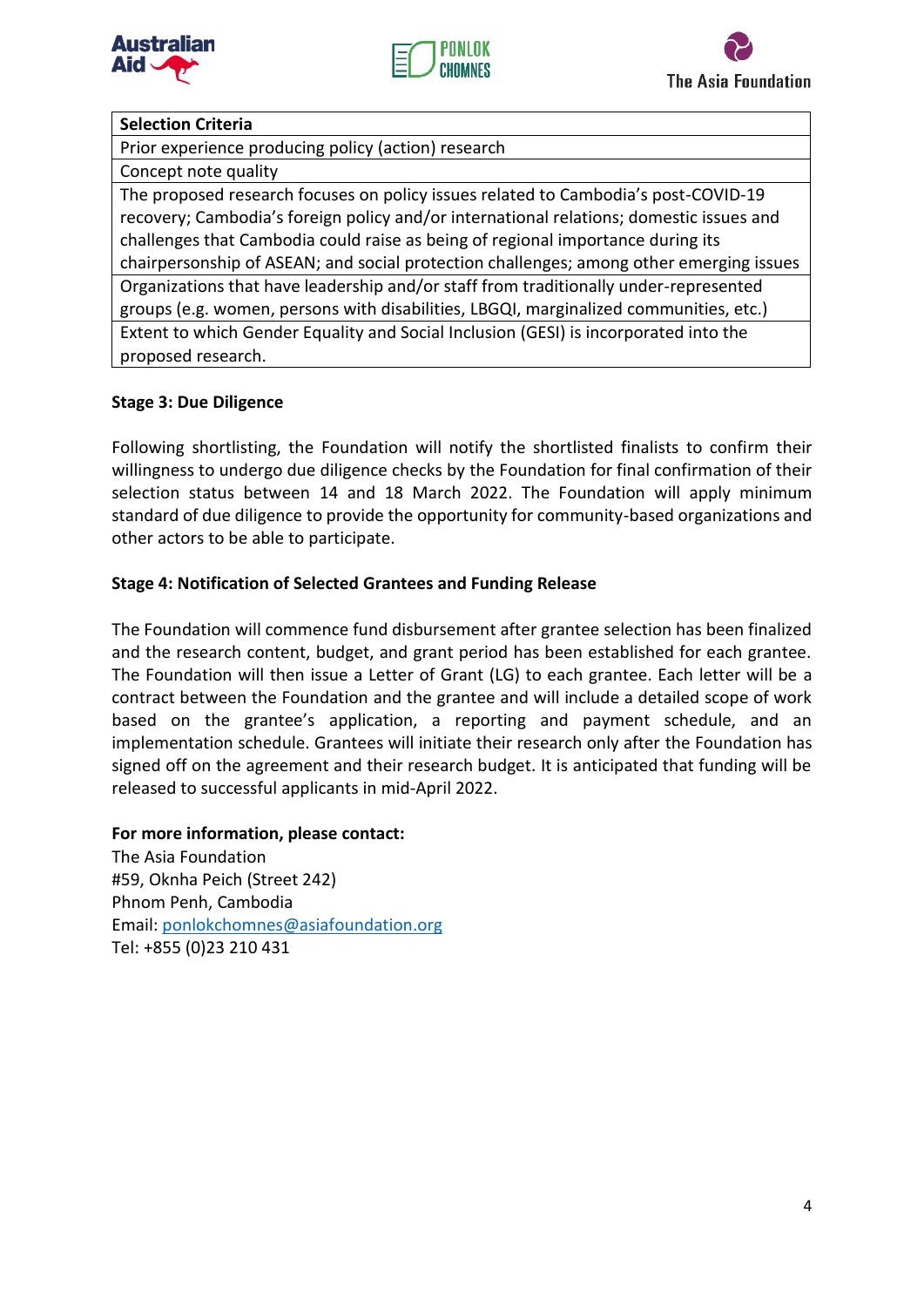





### **PONLOK CHOMNES: DATA AND DIALOGUE FOR DEVELOPMENT IN CAMBODIA**

### **Call for Expressions of Interest (EOI)**

### **Ponlok Chomnes Collaborative Research Fund for think tanks/research institutions to conduct a joint rapid action-research in consultation and collaboration with various government ministries in Cambodia**

### *DUE 28 FEBRUARY 2022*

| Name of Institution                         |  |
|---------------------------------------------|--|
| Name of Director/Officer in Charge          |  |
| Address, phone, email for your organization |  |

#### **Please answer a few questions about your organization.**

- 1. What is your organizational mission statement? What is your organization's goals?
- 2. What areas/topics does your organization work focus on?
- 3. What year was your organization founded?
- 4. Is your organization a legal entity registered with the Royal Government of Cambodia? YES / NO
- 5. Please attach a copy of your organizational structure, which shows your organization's operations and governance (board, etc.) as annex.
- 6. Please provide a numeric overview of your organization's staffing composition:

| Type of staff         | <b>Status</b> | <b>Number</b> |
|-----------------------|---------------|---------------|
| Management            | Full-time     |               |
|                       | Part-time     |               |
| Researchers           | Full-time     |               |
|                       | Part-time     |               |
| Other / support staff | Full-time     |               |
|                       | Part-time     |               |

What is the gender composition of your staff?

|                    | <b>Status</b> | <b>Number</b> |
|--------------------|---------------|---------------|
| All staff          | Female        |               |
|                    | Male          |               |
|                    | Female        |               |
| <b>Researchers</b> | Male          |               |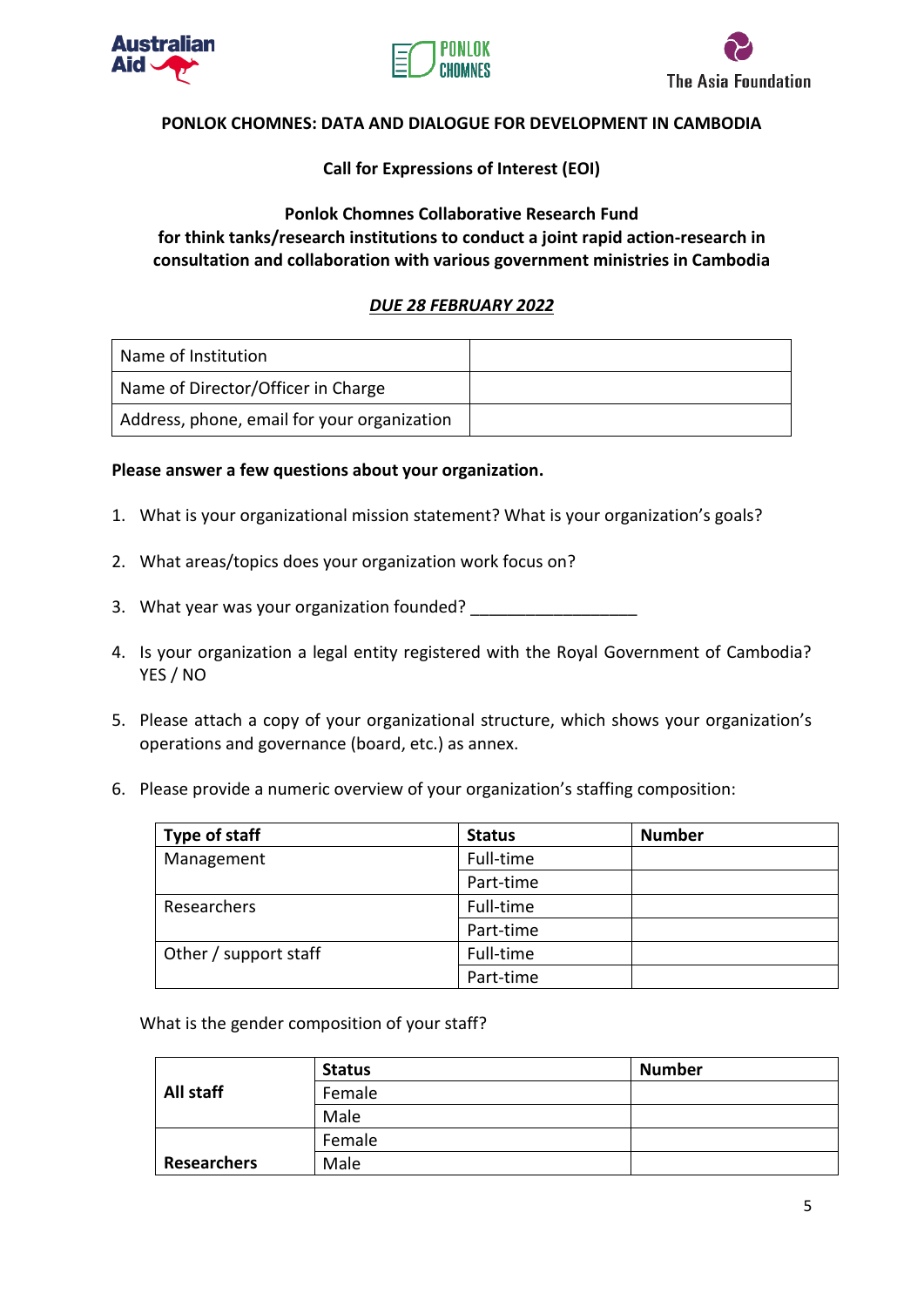





|           |                    | Persons identified with disabilities. |  |
|-----------|--------------------|---------------------------------------|--|
|           | Cambodian citizens |                                       |  |
| All staff |                    | Non-Cambodian citizens                |  |

- 7. Has your organization produced (action) research products? Yes/No
- 8. If yes, has your organization conducted (action) research on your own? Yes/No
- 9. If yes, please provide us with a brief description of the role of researchers appearing on your organizational chart, such as senior researcher, researcher, research assistant, etc. (You do not need to provide position descriptions for staff who are not employed as researchers).
- 10. Has your organization published (policy) research or (policy) commentary based on research in the public domain (including on a website) or produced research reports for internal use? Please give three examples or more, citing the author, title and place of publication. If published online, please provide the URL.
	- 1.
	- 2.
	- 3.
- 11. Please list the donors and (action) research project your organization has received funding from in the past three years or in other previous years:

| Year | <b>Donor</b> | <b>Project name</b> |
|------|--------------|---------------------|
|      |              |                     |
|      |              |                     |
|      |              |                     |
|      |              |                     |

- 12. Please list other sources of funding/income that your organization currently has:
- 13. Does your organization have in place systems to review your (action) research?

YES / NO

\_\_\_\_\_\_\_\_\_\_\_

- 14. If yes, could you please briefly explain the review process?
- 15. Does your organization regularly engage with policymakers and other decision makers and stakeholders at national and/or local levels? Please list up to five key government and civil society stakeholders your organization regularly consults with about your research.
- 16. Is your organization actively involved in any established research or policy networks to share knowledge and best practices? Please list up to five.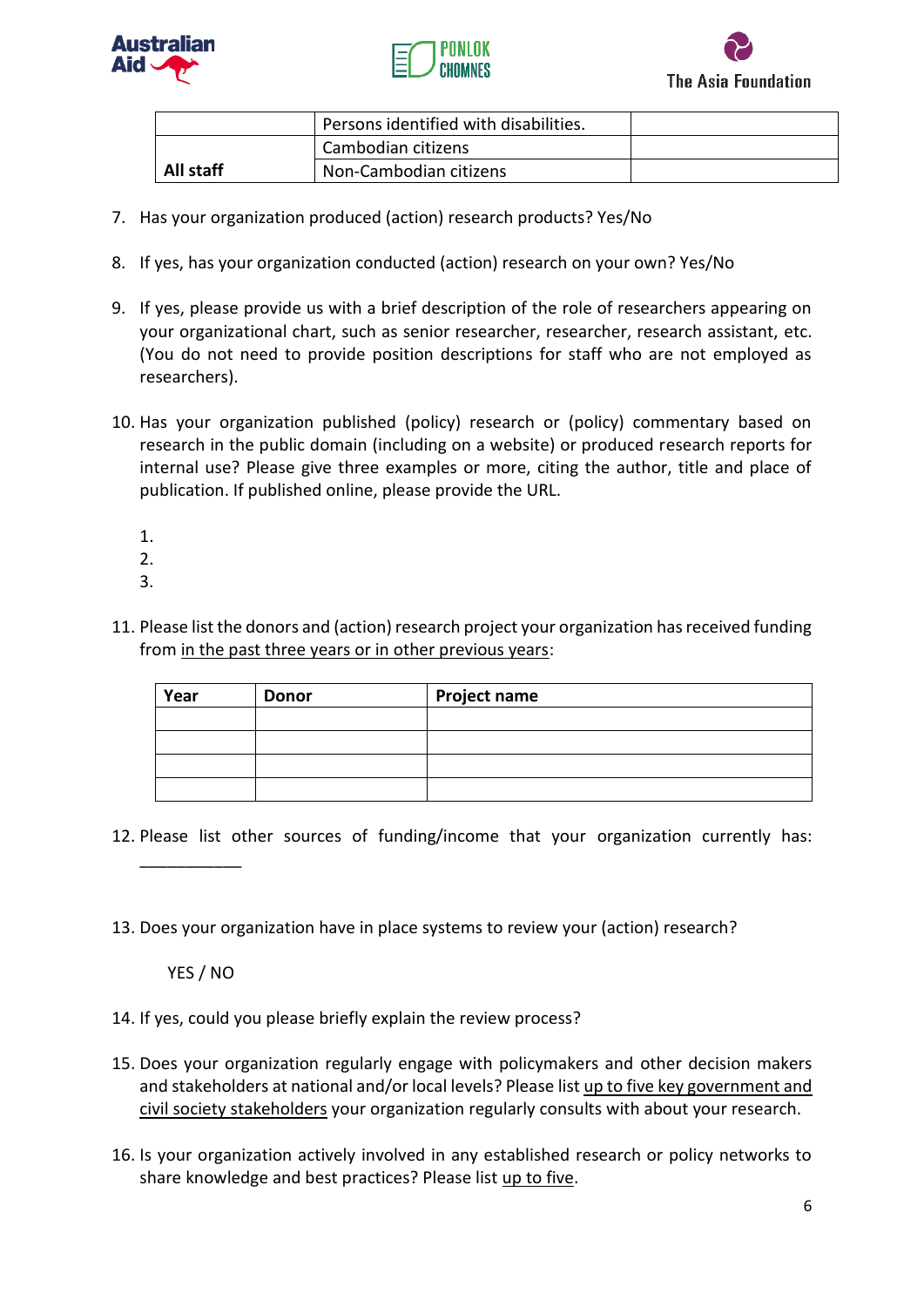





- 17. Do you have current partnerships with other Cambodian or international (policy) research institutes to jointly conduct research and/or undertake policy advocacy? Please list up to five.
- 18. Under the Ponlok Chomnes Collaborative Research Fund, which government institution will you collaborate with? How will you ensure this collaboration is successful? Please describe the roles and responsibilities of your and government institutions.
- 19. Under Ponlok Chomnes Collaborative Research Fund, what action research topic are you proposing? How does the research contribute to the policymaking at the respective government institution, and at what level? Please describe your research concept note (2 to 3 pages and submit it as attachment).
- 20. Please list down research team members for the proposed research and their CVs from your and government institutions.
- 20. How do you hear about this Call for Expression of Interest/ Program?

### Submission:

Please submit this completed form and attach your organizational chart by 28 February 2022 to [ponlokchomnes@asiafoundation.org](mailto:ponlokchomnes@asiafoundation.org) with the subject line: Ponlok Chomnes Collaborative Research Fund.

**For more information, please contact:** The Asia Foundation #59, Oknha Peich (Street 242) Phnom Penh, Cambodia Email: [ponlokchomnes@asiafoundation.org](mailto:ponlokchomnes@asiafoundation.org) Tel: +855 (0)23 210 431

\*Only conditionally-approved finalists will be notified.